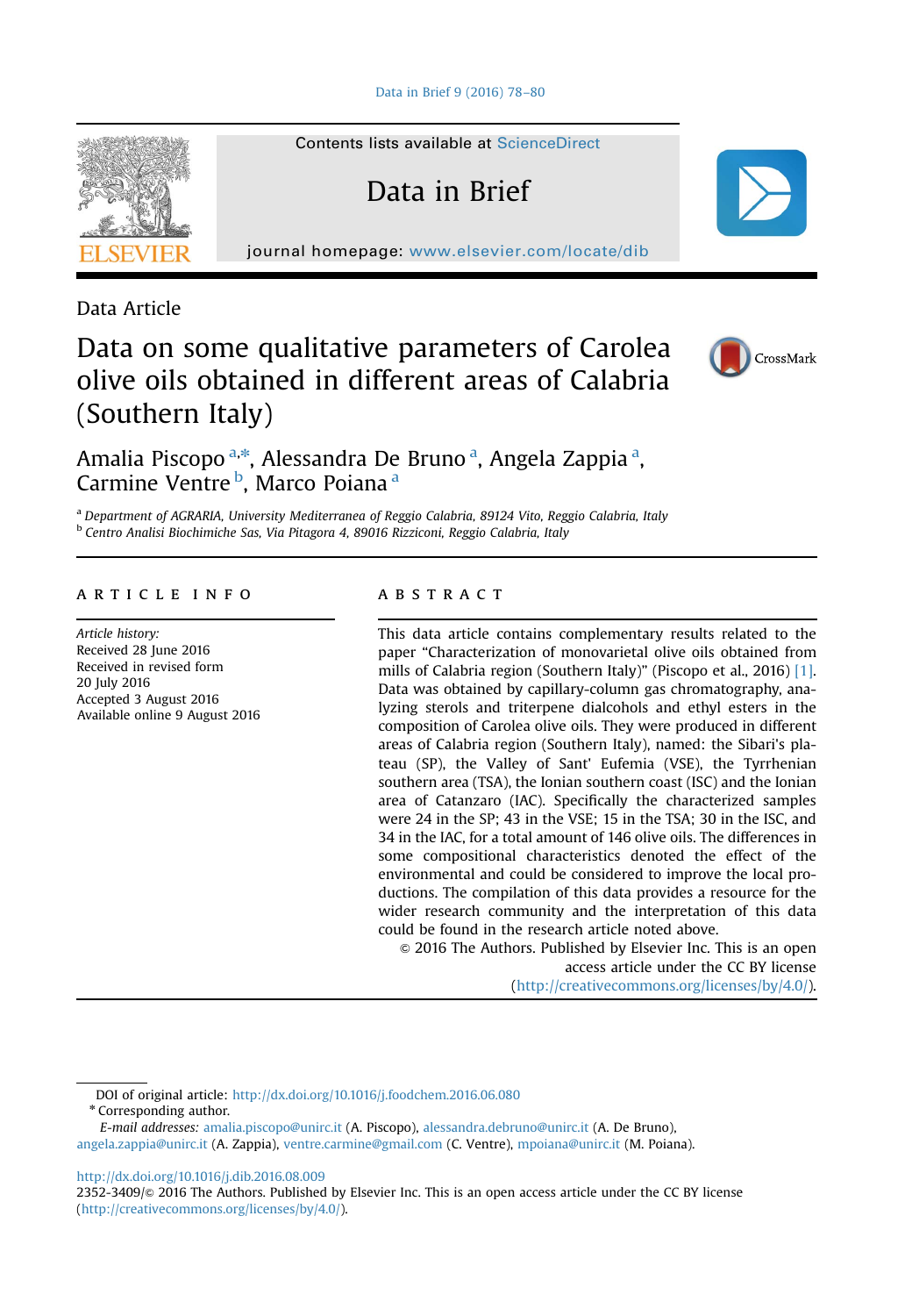<span id="page-1-0"></span>

| Subject area<br>More specific sub-<br>ject area | Chemistry<br>Composition                                                                                                 |
|-------------------------------------------------|--------------------------------------------------------------------------------------------------------------------------|
| Type of data                                    | Table                                                                                                                    |
| How data was<br>acquired                        | Gas Chromatography (GC thermo OnColumn-FID)                                                                              |
| Data format                                     | Raw, analyzed                                                                                                            |
| Experimental<br>factors                         | Oil samples (cv Carolea) were sampled in different farms of the Calabria region<br>and directly submitted to GC analysis |
| Experimental<br>features                        | Analyses of olive oils and comparison among growing area of production                                                   |
| Data source<br>location                         | Reggio Calabria, Catanzaro, Cosenza, Crotone, Vibo Valentia, Italy                                                       |
| Data accessibility                              | Data is with this article                                                                                                |

## Value of the data

- The data provides some additional data on composition of Carolea oils in Calabria.
- The data denoted different olive growing practices and processing in this region of the Southern Italy, manifested for ethyl ester quantification by the showed high standard deviations.
- This data could serve as a benchmark for other researchers, evidencing the peculiar characteristics of this olive cultivar and the environmental influences.

### 1. Data

Supplementary material S1 reports the composition of sterols in the olive oils cv Carolea sampled in different growing areas of Calabria (Southern Italy).

#### Table 1

Data on sterols, triterpene dialcohols and ethyl esters of monovarietal olive oils produced in Calabria (Southern Italy). SP (Sibari's Plateau). VSE (Valley of Sant'Eufemia). TSA (Tyrrhenian Southern area). ISC (Ionian Southern coast). IAC (Ionian Area of Catanzaro).

| Growing area                 | SP    |                   | <b>VSE</b> |                   | <b>TSA</b> |                   | <b>ISC</b> |                   | IAC   |                   | Sign  |
|------------------------------|-------|-------------------|------------|-------------------|------------|-------------------|------------|-------------------|-------|-------------------|-------|
|                              | M     | D.S.              | M          | D.S.              | M          | D.S.              | M          | D.S.              | M     | D.S.              |       |
| Cholesterol                  | 0,09  | 0,02 <sub>b</sub> | 0,08       | 0.01 <sub>b</sub> | 0,09       | 0,01a             | 0.09       | 0,01a             | 0.09  | 0,01 <sub>b</sub> | **    |
| <b>Brassicasterol</b>        | 0,00  | 0.00 <sub>b</sub> | 0.00       | 0.00 <sub>b</sub> | 0.01       | 0.01a             | 0.00       | 0.00 <sub>b</sub> | 0.00  | 0.00 <sub>b</sub> | **    |
| 2,4 Methylencolesterol       | 0,11  | 0.01 <sub>b</sub> | 0,11       | 0.01 <sub>b</sub> | 0,12       | 0,02a             | 0,11       | 0,01 <sub>b</sub> | 0,11  | 0,01 <sub>b</sub> | *     |
| Campesterol                  | 2,35  | 0.32 <sub>b</sub> | 2,29       | 0.47 <sub>b</sub> | 1,91       | 0,51c             | 2.64       | 0.48a             | 2,31  | 0.47 <sub>b</sub> | $***$ |
| Campestanol                  | 0,15  | 0,01              | 0,15       | 0.01              | 0,15       | 0,03              | 0,15       | 0,01              | 0,15  | 0,01              | n.s   |
| Stigmasterol                 | 0,90  | 0.26 <sub>b</sub> | 0.82       | 0.27 <sub>b</sub> | 0.85       | 0.22 <sub>b</sub> | 1.10       | 0.23a             | 0.77  | 0.19 <sub>b</sub> | $***$ |
| Clerosterol                  | 0.88  | 0.10 <sub>b</sub> | 0.88       | 0.07 <sub>b</sub> | 0.96       | 0.14a             | 0.86       | 0.05 <sub>b</sub> | 0.86  | 0.05 <sub>b</sub> | $***$ |
| Betasitosterol               | 86,97 | 2.28ab            | 87,36      | 1.18a             | 87,01      | 1,98ab            | 86,18      | 2,72b             | 87,46 | 0,89a             | *     |
| Sitostanol                   | 1.04  | 0.17              | 1.00       | 0.17              | 1.13       | 0,23              | 0.99       | 0.21              | 1.00  | 0.12              | n.s.  |
| D 5 Avenasterol              | 6,02  | 2.28              | 5,86       | 1.16              | 6,22       | 1,16              | 6,35       | 2,90              | 5.81  | 0,92              | n.s.  |
| D 5,24 Stigmastadienol       | 0.87  | 0.09 <sub>b</sub> | 0.84       | 0.06 <sub>b</sub> | 0.92       | 0.15a             | 0.86       | 0.05 <sub>b</sub> | 0.82  | 0.07c             | **    |
| D 7 Stigmastenol             | 0,18  | 0.05ab            | 0.16       | 0.04 <sub>b</sub> | 0.15       | 0.04 <sub>b</sub> | 0.20       | 0.06a             | 0.17  | 0.04 <sub>b</sub> | *     |
| D 7 Avenasterol              | 0.44  | 0.05              | 0.44       | 0.04              | 0.47       | 0.07              | 0.46       | 0.11              | 0.46  | 0.07              | n.s.  |
| Eritrodiol $+$ Uvaol         | 2.42  | 0.41 <sub>b</sub> | 2.23       | 0.31 <sub>b</sub> | 2.73       | 0.82a             | 2.47       | 0.40 <sub>b</sub> | 2.30  | 0.38 <sub>b</sub> | $***$ |
| Eritrodiol + Uvaol $(mg/kg)$ | 44,19 | 9,15              | 40,14      | 9,05              | 46,53      | 25,79             | 45,56      | 9,18              | 40,81 | 6,67              | n.s.  |
| Ethyl Palmitate              | 2,45  | 1.70b             | 3,09       | 3.99b             | 0,99       | 0,81 <sub>b</sub> | 5,16       | 4,33a             | 2,74  | 3,82b             | $***$ |
| Ethyl Oleate                 | 6,47  | 5,91              | 6,01       | 9,78              | 1,50       | 1,94              | 8,90       | 10,49             | 6,87  | 10,87             | n.s.  |

\*\* Significance at  $P < 0.01$ ; \* Significance at  $P < 0.05$ ; n.s. not significant. Results followed by different letters are significantly different by Duncan post-hoc test.